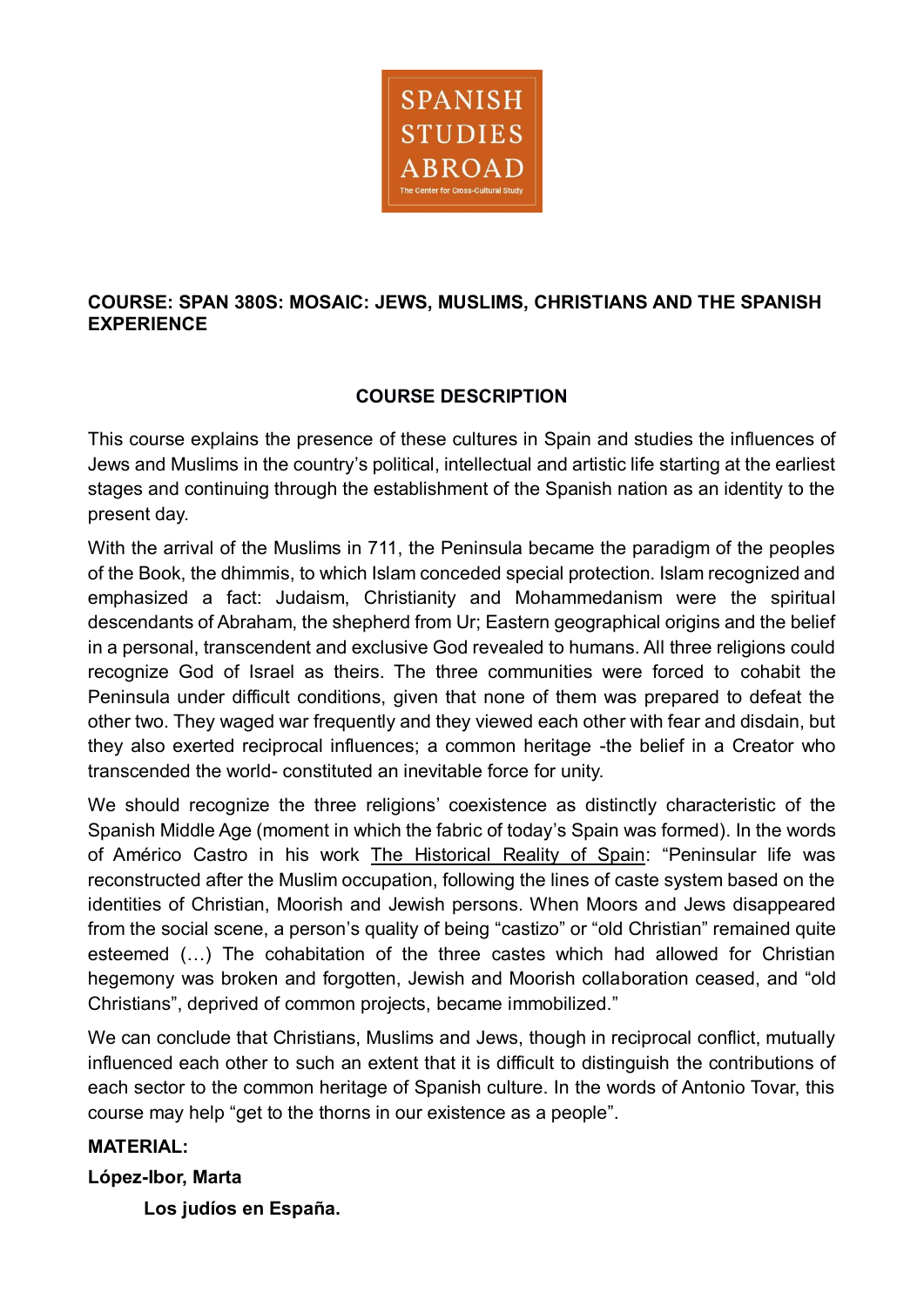**Madrid, Anaya, 1990.**

#### **Watt, Montogomery**

#### **La España Islámica.**

# **Madrid, El Libro de Bolsillo, Alianza Editorial, 1988.**

Photocopies of other texts will be handed out as well, and these will be worked on at home and commented upon in class.

#### GRADING:

The student will write two paragraphs, with an average length of 250 to 300 words each, during the course.

During the course, tests will be administered to measure students' progress. At the end of the course, there will be a comprehensive final exam.

| 1) Participation   | 20% |
|--------------------|-----|
| 2) Test            | 30% |
| 3) Text commentary | 20% |
| 3) Final exam      | 30% |

\* Participation note: The student will receive a participation grade that will reflect, not only quality of participation, but the initiative shown by the student in the different activities of the course.

Each student will have to make an oral presentation about a subject dealing with the program. The grade for that presentation will have the same value as a test.

Students will receive the material to be covered the next day, read it at home and discuss it in class during the following session.

# **BIBLIOGRAPHY**

Ariè, Rachel. La España musulmana. Barcelona: Labor, 1984.

Avani, Haim. España, Franco y los judíos. Sevilla: Altalea editores, Sevilla, 1982.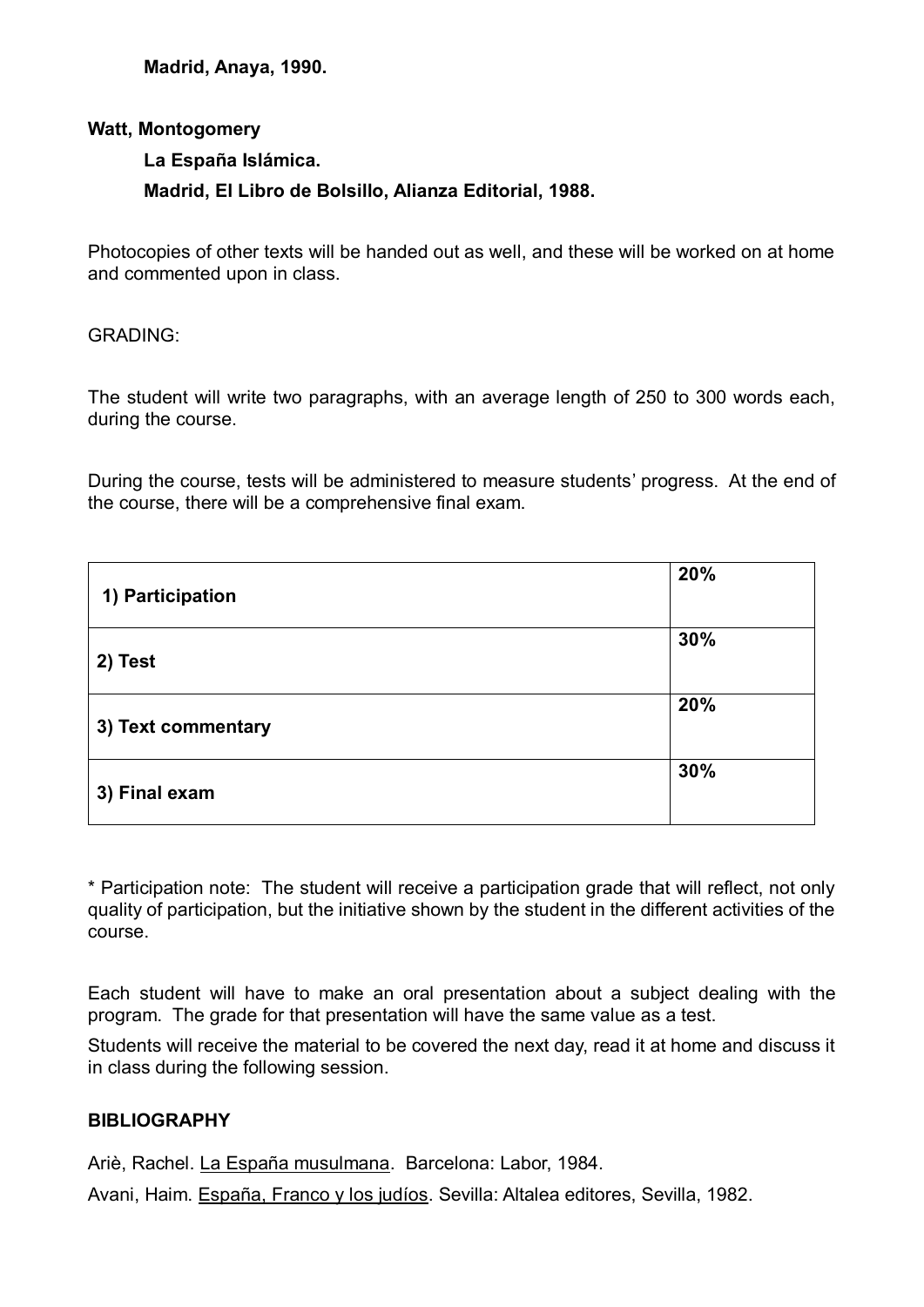Bennasar, Bartolomé. Inquisición española: poder político y control social. Barcelona: Editorial Crítica, 1981.

Castro, Américo. La realidad histórica de España. México: Editorial Porrua, S.A. 1973. Diaz-Plaja, Fernando. La vida cotidiana en la España musulmana. Madrid: Edaf, 1993. García Valdeavellano, Luis. Historia de España. Madrid: Revista de Occidente, 1973. García Moreno, Luis, A.J.C. Los judíos de la España antigua. Madrid:Rialp, S.A., 1993.

López Ibor, Marta. Los judíos en España. Madrid: Anaya, 1990.

Maíllo Salgado. De la desaparición de Al Andaluz. Madrid: Abada, 2004.

Méndez Bejarano, Mario. Historia de la judería de Sevilla.Sevilla: Castillejo, 1992.

Sánchez Albornoz, Claudio. La España musulmana. Madrid: Espasa-Calpe, S.A., 1982.

Suárez Fernández, Luis. Los judíos españoles en la Edad Media. Madrid: Rialp, S. A., 1980.

COURSE CONTENT:

Days 1 & 2: Course presentation. General introduction to Spanish history. The myth of Jewish presence in Spain before Christ: "Tubal, hijo de Jafet, fue el primer hombre que vino a España": Presence of the Jews in Hispania. The diaspora and Jews in Spain. Jews in Hispania in Roman times.

Text: García Moreno, pgs. 39-69 / López Ibor, pgs. 24-25

Day 3:: Topic 2.

In the crossroads of civilization: the Arabic conquests, Opening or closing?: the arrival of the Muslims in Spain.

The concept of razzia and the conquests of Islam in Spain (710-756). The Jews give help to the Muslims in the invasion: the instances of Seville and Granada. Arrival of new Hebrews. Culture and rabbinical Spanish poetry.

Text: Watt, pgs. 11-22. López Ibor, pgs. 24-27. Mendez Bejarano, pgs. 21-27.

Day 4: Topic 3.

Omeya Spain.

The independent Omeya emirate (756-912). The magnificence of the Omeya caliphate in Cordoba. The economic base. Social and religious movements. Political institutions.

Text: Watt, pgs. 37-70.

Day 5: Topic 4.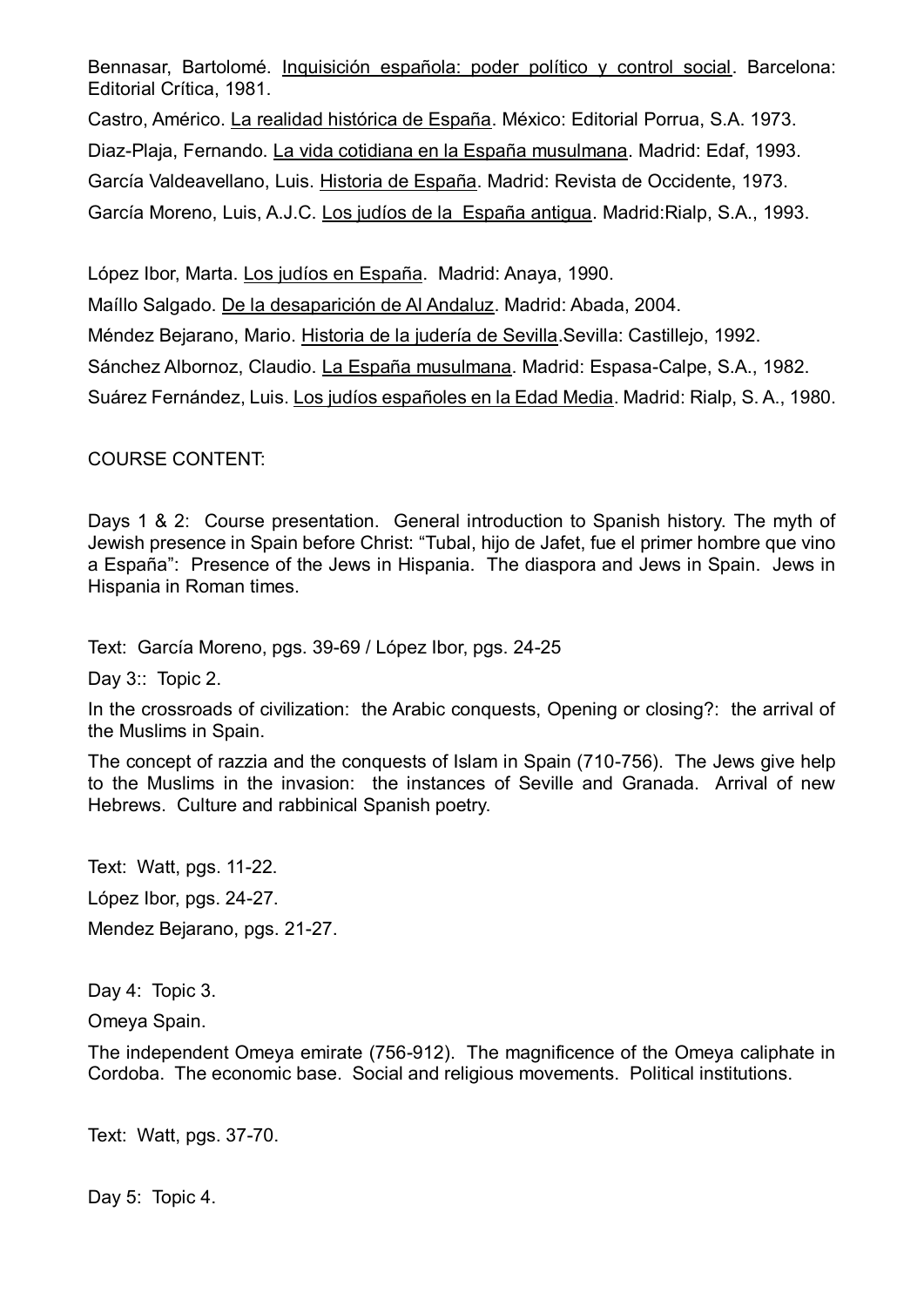The Jews under Muslim government:

Hebrew collaboration in the "loss of Spain". The status of Judaism. The Mozarabic polemic. The removal of the Talmudic schools. Grammarians and poets. The dislocation of the Cordoban nucleus. Jewish presence in the Christian kingdoms. The Taifas, Moorish kings who ruled Spain after the breaking up of the Caliphate of Cordoba in 1031. The work of Ibn Negrella. The work of Ibn Paquda. Judah ha-levi.

Text: Suarez Fernandez, pgs. 35-61.

Day 6: Topic 5. Co-existence. Jewish emigration to the Christian kingdoms.

Text: López Ibor, pgs. 29-66.

Day 7: Topic 6.

The end of Arab domination in Spain.

Reasons for the fall. The Taifas (see above) (1009-91). The Berber Empires: Almoravids and Almohads. Spain during Almohad domination.

Text: Watt, pgs. 92-123.

Day8: Topic 7.

The social structure of Muslim Spain.

Society. Composition of the population: Muslims and Mudejars. The tributaries: Christians and Jews. Distribution of the Hispanic-Muslim population. The Cordoban Caliphate. Almohad Seville. Nasrí Granada.

Text: Ariè, pgs. 169-198.

(Answer the questions up to page 198. The rest, up to page 220, are to be read for discussion in class.)

Day 9: Topic 8.

Everyday life in Muslim Spain.

The family. The house and its furnishings. Diet. Clothing. Personal care and aesthetics. Public baths. Public health. Entertainment: parties, hunting, games, music and dance. Street performances. Public morality.